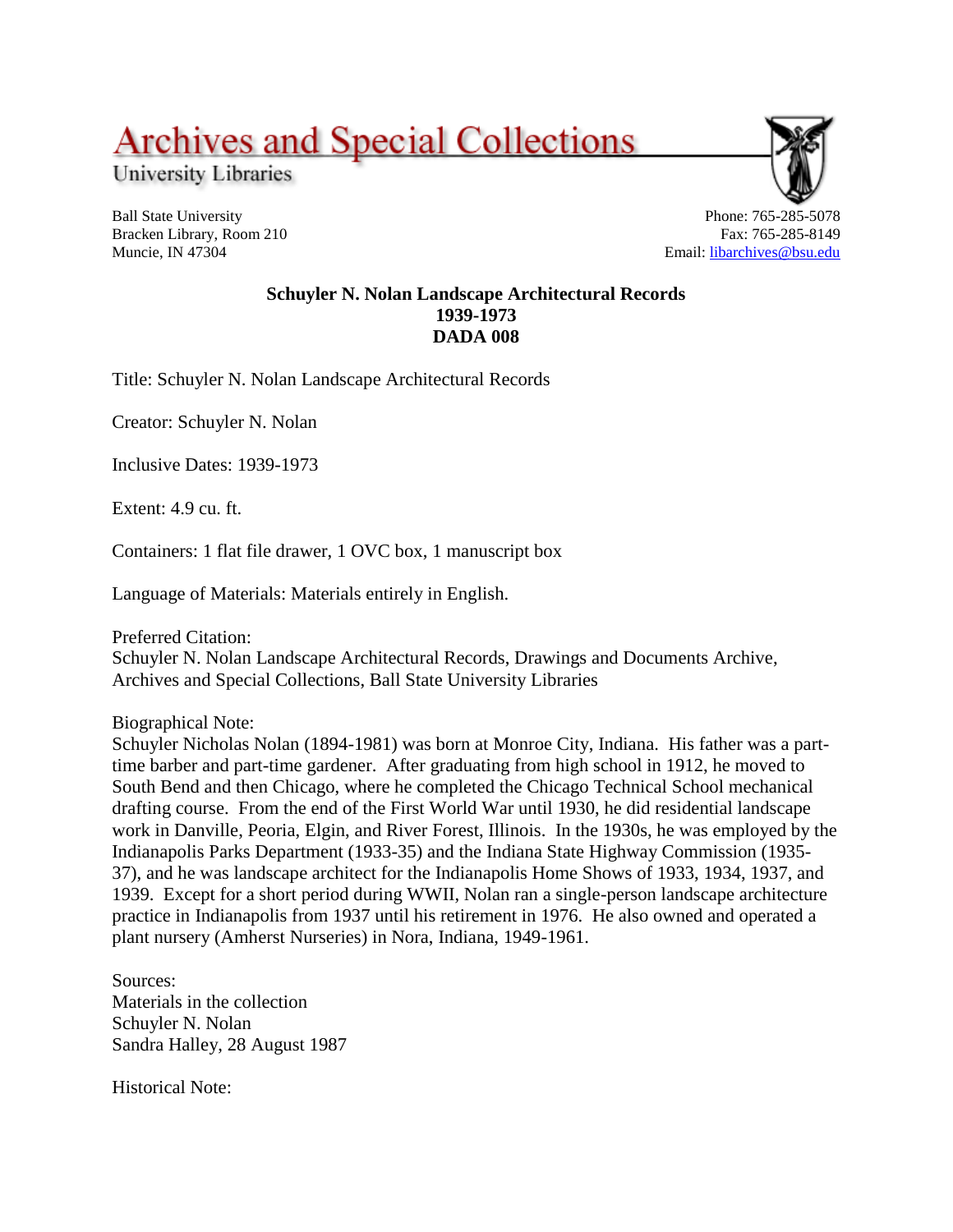Scope and Contents:

The collection consists of records pertaining to Schuyler N. Nolan's landscape architecture practice in Indianapolis, 1939-1973. It includes landscape and garden plans for 56 projects of various types: private homes and estates, banks, insurance companies, schools, and churches. Among the commercial clients are Glendale Shopping Center, L. S. Ayres & Co., and Indiana National Bank. Nolan also did work for Washington Park Cemetery and the 1937 Indianapolis Home Show. Residential clients include William C. Griffith Jr., Robert C. McDermond, and Mrs. J. K. Lilly. Most of the projects are located in Indianapolis and surrounding communities. Projects outside the Indianapolis area are the Floyd J. Bailey estate in Peru, Indiana, and the Mariemont Apartments in Cincinnati.

Conditions Governing Access: This collection is open for research.

Copyright Notice: Legal title, copyright, and literary rights reside with Drawings and Documents Archive, Archives and Special Collections, Ball State University Libraries, Muncie, IN. All requests to publish or quote from manuscripts must be submitted to Drawings and Documents Archive.

Custodial History: The Schuyler N. Nolan Landscape Architecture Records were received by Drawings and Documents Archive as donation from Schuyler N. Nolan in 1979.

Accruals: No additions are expected.

Processing Information: Collection processing completed 1998/3/6 by Andrew R. Seager. Finding aid created 2007/7/16 by Andrew R. Seager, revised 2009/5/26, 2011/12/1 by Carol A. Street.

Arrangement: The Schuyler N. Nolan Landscape Architecture Records are arranged chronologically.

Collection Inventory:

| Catalog no.      | $8 - 01$                                                                                 | Storage $code(s)$ | <b>OVC</b> 16 |  |
|------------------|------------------------------------------------------------------------------------------|-------------------|---------------|--|
| Project title    | Cincinnati Mariemont Apts., Inc.                                                         |                   |               |  |
| Location         | Cincinnati, Hamilton Co., OH                                                             |                   |               |  |
| Authorship, year | Schuyler N. Nolan; 1939                                                                  |                   |               |  |
| Records          | >> Working dwg. landscape treatment -- 1 sheet: ink and<br>pencil on vellum; 18 x 28 in. |                   |               |  |
| <b>Notes</b>     | T. A. Moynahan & J. R. Moynahan (sponsors)                                               |                   |               |  |
| Catalog no.      | $8 - 02$                                                                                 | Storage $code(s)$ | <b>OVC</b> 16 |  |
| Project title    | Searle, P. F., house                                                                     |                   |               |  |
| Location         |                                                                                          |                   |               |  |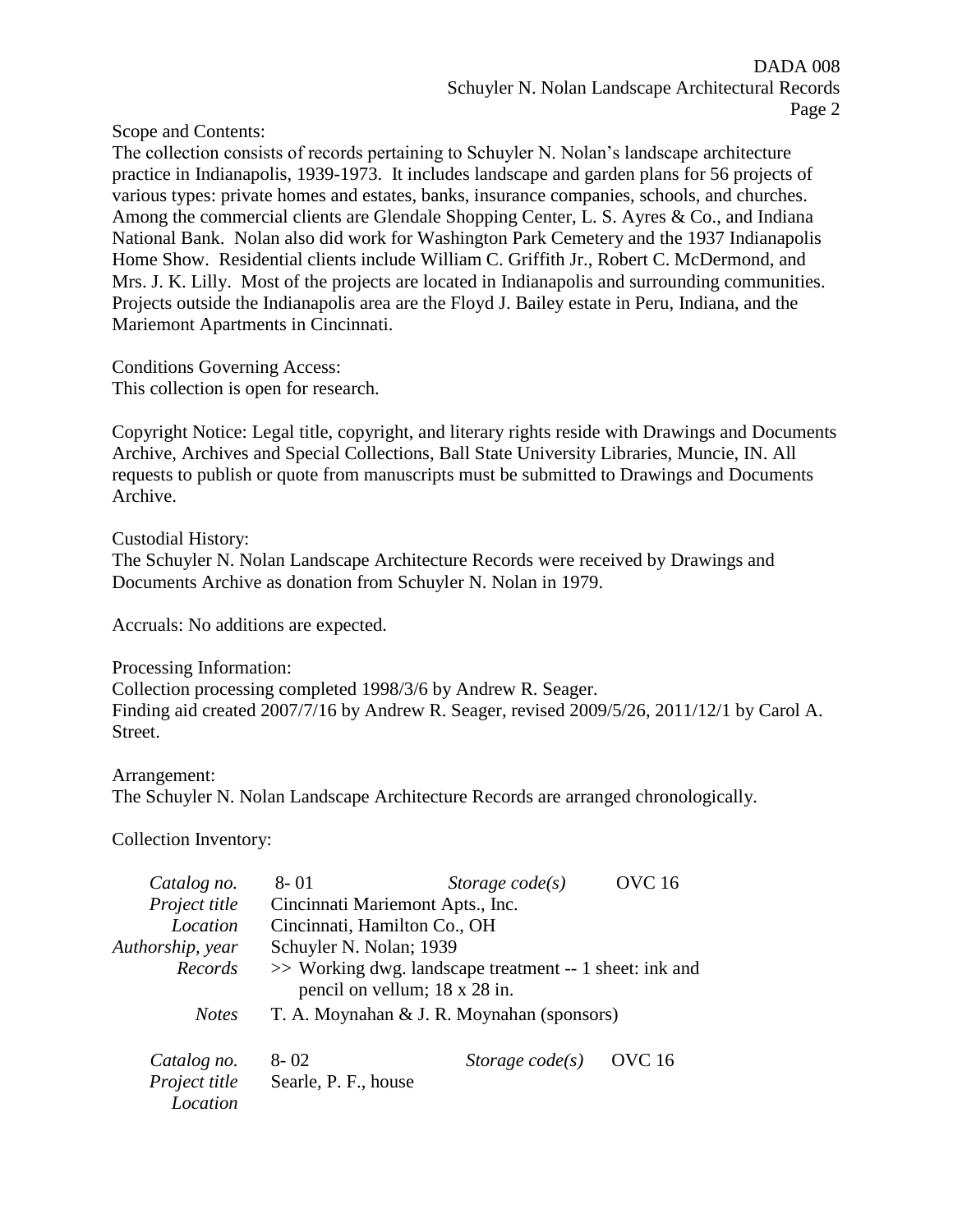DADA 008

Schuyler N. Nolan Landscape Architectural Records

|                  |                                      |                                                                                                                            | Page 3                                                                     |
|------------------|--------------------------------------|----------------------------------------------------------------------------------------------------------------------------|----------------------------------------------------------------------------|
| Authorship, year | Schuyler N. Nolan; 1941              |                                                                                                                            |                                                                            |
| Records          |                                      |                                                                                                                            | >> Working dwg. wall fountain --1 sheet: pencil on vellum; 8.5 x 15.5 in.  |
| Catalog no.      | $8 - 03$                             | Storage $code(s)$                                                                                                          | <b>OVC</b> 16                                                              |
| Project title    | Lagrange, Bergen, house              |                                                                                                                            |                                                                            |
| Location         | Franklin, Johnson Co., IN            |                                                                                                                            |                                                                            |
| Authorship, year | Schuyler N. Nolan; 1941              |                                                                                                                            |                                                                            |
| Records          |                                      |                                                                                                                            | $\gg$ Working dwg. outdoor grill -- 1 sheet: blueline print; 14 x 15.5 in. |
| Catalog no.      | $8 - 04$                             | Storage $code(s)$                                                                                                          | <b>OVC</b> 16                                                              |
| Project title    | Gibson, Frank, house                 |                                                                                                                            |                                                                            |
| Location         | Shelbyville, [Shelby Co.], IN        |                                                                                                                            |                                                                            |
| Authorship, year | Schuyler N. Nolan; 1942              |                                                                                                                            |                                                                            |
| Records          |                                      |                                                                                                                            | $\gg$ Working dwg. outdoor grill -- 1 sheet: pencil on vellum; 14 x 16 in. |
| Catalog no.      | $8 - 05$                             | Storage $code(s)$                                                                                                          | d                                                                          |
| Project title    | Lukas-Harold Corp.                   |                                                                                                                            |                                                                            |
| Location         | Indianapolis, Marion Co., IN         |                                                                                                                            |                                                                            |
| Authorship, year | The Austin Company; 1942-1943        |                                                                                                                            |                                                                            |
| Records          |                                      | >> Working dwgs. general plans for recreational area,<br>softball diamond details -- 2 sheets: blueline print; 24 x 36 in. |                                                                            |
| <b>Notes</b>     | Schuyler N. Nolan, drafter           |                                                                                                                            |                                                                            |
| Catalog no.      | $8 - 06$                             | Storage $code(s)$                                                                                                          | d                                                                          |
| Project title    | Barnor Farms, Inc.                   |                                                                                                                            |                                                                            |
| Location         | Shelbyville, Shelby Co., IN          |                                                                                                                            |                                                                            |
| Authorship, year | Schuyler N. Nolan; 1943              |                                                                                                                            |                                                                            |
| Records          |                                      | >> Working dwg. general plan for farm and Lukas - Harold                                                                   |                                                                            |
|                  |                                      | Corp. recreation area. -- 1 sheet: blueline print; 31 x 39 in.                                                             |                                                                            |
| Catalog no.      | $8 - 07$                             | Storage $code(s)$                                                                                                          | <b>OVC</b> 16                                                              |
| Project title    |                                      | Yohler and Mitchell Inc., Stephen Foster Conservatories                                                                    |                                                                            |
| Location         | Carmel, Hamilton Co., IN             |                                                                                                                            |                                                                            |
| Authorship, year | Schuyler N. Nolan; 1943              |                                                                                                                            |                                                                            |
| Records          |                                      | $\gg$ Working dwg. -- 1 sheet: pencil on vellum; 12.5 x 23 in.                                                             |                                                                            |
| Catalog no.      | $8 - 08$                             | Storage $code(s)$                                                                                                          | OMB, OVC 16                                                                |
| Project title    | Anstead, Jr., house                  |                                                                                                                            |                                                                            |
| Location         |                                      | N. Meridian St., Indianapolis, Marion Co., IN                                                                              |                                                                            |
| Authorship, year | Schuyler N. Nolan; 1949-1957         |                                                                                                                            |                                                                            |
| Records          |                                      | A. Working dwg. landscape plan for east lawn -- 1 sheet:                                                                   |                                                                            |
|                  |                                      | pencil on vellum; 16 x 20.5 in.                                                                                            |                                                                            |
|                  | blueline print; $16 \times 20.5$ in. | B. Working dwg. landscape plan for east lawn -- 1 sheet:                                                                   |                                                                            |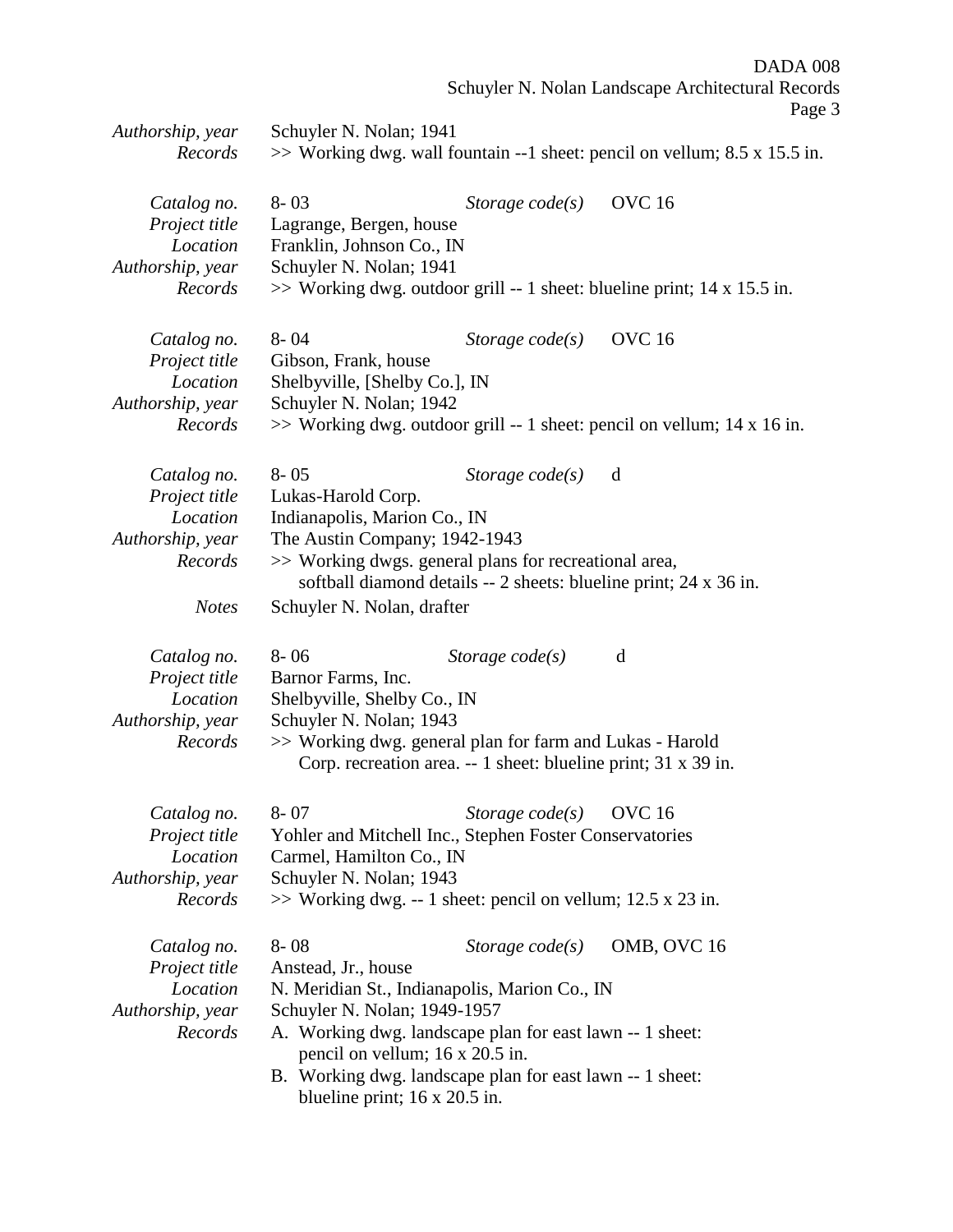DADA 008

Schuyler N. Nolan Landscape Architectural Records

Page 4

- C. Working dwg. lamp -- 1 sheet: pencil on tracing paper; 8.5 x 11 in.
- D. 1 photo landscape treatment; 8.5 x 11 in.

| Catalog no.<br>Project title<br>Location<br>Authorship, year<br>Records                 | $8 - 09$<br>$d,$ OVC 16<br>Storage $code(s)$<br><b>Amhurst Nurseries</b><br>Indianapolis, Marion Co., IN<br>Schuyler N. Nolan; 1949-1953<br>A. Working dwg. nursery plan -- 1 sheet: pencil on vellum; 32 x 32.5 in.<br>B. Working dwg. perspective of nursery -- 1 sheet: pencil<br>on textured paper; 11 x 25 in. location: OVC<br>C. 1 photo perspective of nursery; 7 x 16.5 in. location: OVC<br>D. Working dwg. elevation of addition $-1$ sheet: blueline print; $25 \times 35$ in. |
|-----------------------------------------------------------------------------------------|--------------------------------------------------------------------------------------------------------------------------------------------------------------------------------------------------------------------------------------------------------------------------------------------------------------------------------------------------------------------------------------------------------------------------------------------------------------------------------------------|
| Catalog no.<br>Project title<br>Location<br>Authorship, year<br>Records                 | $8 - 10$<br>Storage $code(s)$<br>d<br>Bailey, Floyd J., house<br>Peru, Miami Co., IN<br>Schuyler N. Nolan; 1951<br>A. Working dwg. landscape plan -- 1 sheet: pencil on vellum; 27.5x31.5 in.<br>B. Working dwg. landscape plan -- 1 sheet: blueprint; 27.5 x 31.5 in.                                                                                                                                                                                                                     |
| Catalog no.<br>Project title<br>Location<br>Authorship, year<br>Records<br><b>Notes</b> | <b>OVC</b> 16<br>$8 - 11$<br>Storage $code(s)$<br>Lord, Charles B., house<br>Morningside Dr., Indianapolis, Marion Co., IN<br>Schuyler N. Nolan; 1952<br>>> Working dwg. landscape plan -- 1 sheet: blueprint; 14 x 21 in.<br>House is located in Williams Creek.                                                                                                                                                                                                                          |
| Catalog no.<br>Project title<br>Location<br>Authorship, year<br>Records                 | $8 - 12$<br><b>OVC</b> 16<br>Storage $code(s)$<br>Flanner and Buchanan mortuary<br>Indianapolis, Marion Co., IN<br>Schuyler N. Nolan; 1953<br>A. Working dwg. landscape plan for mortuary -- 1 sheet:<br>blueline print; $17.5 \times 21.5$ in.<br>B. Working dwg. sketch of garden figure -- 1 sheet:<br>blueline print; $7 \times 11.5$ in.<br>C. Working dwg. sketch of garden treatment -- 1 sheet:<br>blackline print; 9 x 16 in.                                                     |
| Catalog no.<br>Project title<br>Location<br>Authorship, year<br>Records                 | <b>OVC</b> 16<br>$8 - 13$<br>Storage $code(s)$<br>Clark, Dr. and Mrs. Lawson J., house<br>Indianapolis, Marion Co., IN<br>Schuyler N. Nolan; 1954<br>A. Working dwg. landscape plan -- 1 sheet: pencil on vellum; 10 x 23 in.<br>B. Working dwgs. landscape plans -- 2 sheets: blackline print; 10 x 23 in.                                                                                                                                                                                |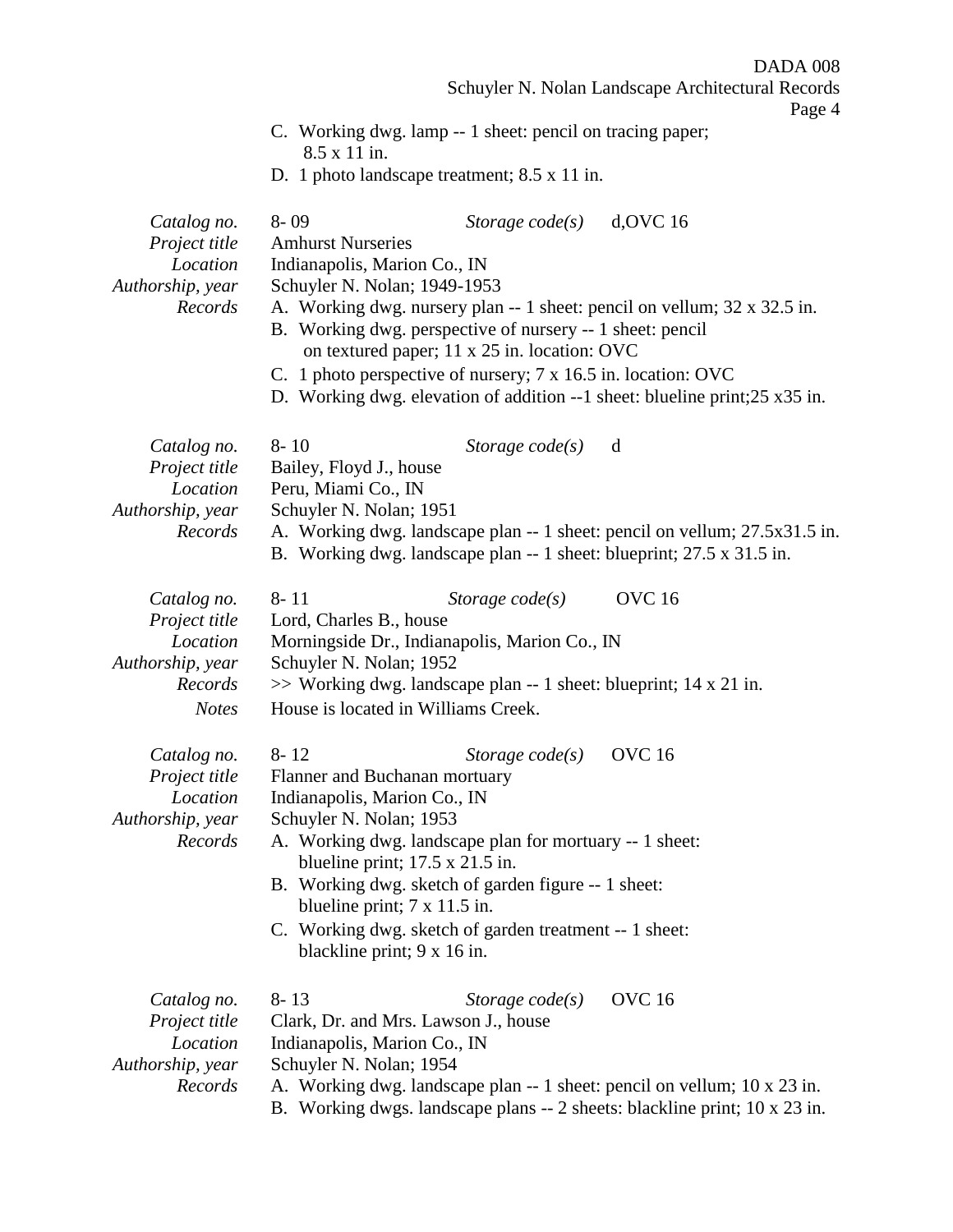DADA 008 Schuyler N. Nolan Landscape Architectural Records Page 5 *Catalog no.* 8- 14 *Storage code(s)* OVC 16 *Project title* Marian College *Location* Indianapolis, Marion Co., IN *Authorship, year* Schuyler N. Nolan; 1954-1958 *Records* A. Working dwg. landscape plan for south portion of campus -- 1 sheet: pencil on vellum 17 x 27.5 in. B. Working dwg. landscape plan for south portion of campus -- 1 sheet: blueprint; 17 x 27.5 in. C. Working dwg. baseball field -- 1 sheet: pencil on vellum; 21 x 21 in. *Catalog no.* 8- 15 *Storage code(s)* OVC 16 *Project title* Myers, Orville, house *Location Authorship, year* Schuyler N. Nolan; 1955 *Records* >> Working dwgs. sketch of pool and figure -- 3 sheets: blueline print; 8.5 x 12 in. *Catalog no.* 8- 16 *Storage code(s)* OVC 16 *Project title* Indiana National Bank, branch at Illinois St. and Westfield Blvd. *Location* Illinois St. at Westfield Blvd., Indianapolis, Marion Co., IN *Authorship, year* Schuyler N. Nolan; 1955; revised 1969 *Records* A. Working dwg. landscape plan --1 sheet: pencil on vellum; 20.5 x25.5 in. B. Working dwg. plan for revised parking lot -- 1 sheet: pencil on vellum; 20 x 24 in. *Catalog no.* 8- 17 *Storage code(s)* OVC 16 *Project title* Indiana National Bank, branch at W. Washington St. and Fuller Dr. *Location* W. Washington St. at Fuller Dr., Indianapolis, Marion Co., IN *Authorship, year* Schuyler N. Nolan; 1956 *Records* A. Working dwg. landscape plan -- 1 sheet: pencil on vellum; 17.5x18.5 in. B. Working dwgs. landscape plan -- 4 sheets: blueline print; 17.5x18.5 in. *Catalog no.* 8- 18 *Storage code(s)* OVC 16

| Project title    | Washington Township Board of Education                     |  |  |  |
|------------------|------------------------------------------------------------|--|--|--|
| Location         | Marion Co., IN                                             |  |  |  |
| Authorship, year | Everett I. Brown Co., architect; Schuyler N. Nolan,        |  |  |  |
|                  | landscape architect; 1956                                  |  |  |  |
| Records          | A. Working dwg. landscape plan for senior high school      |  |  |  |
|                  | area -- 1 sheet: pencil on vellum; 28 x 32.5 in.           |  |  |  |
|                  | B. Working dwgs. landscape plan for senior high school     |  |  |  |
|                  | area -- 2 sheets: blueprint; $28 \times 32.5$ in.          |  |  |  |
|                  | C. Working dwg. detail no. 1 -- 1 sheet: pencil on vellum; |  |  |  |
|                  | $16 \times 28$ in.                                         |  |  |  |
|                  |                                                            |  |  |  |

D. Working dwgs. details -- 7 sheets: pencil on vellum,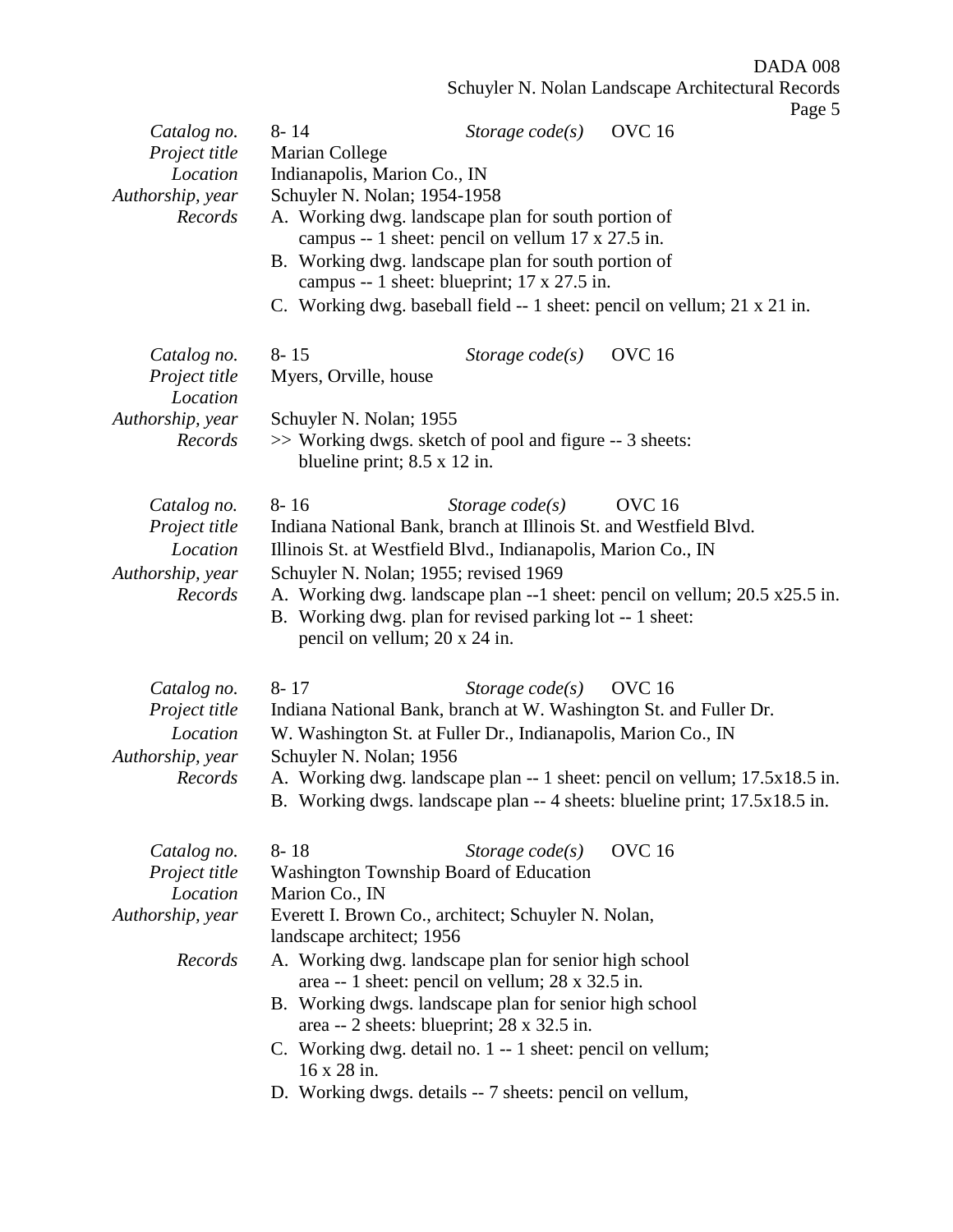DADA 008 Schuyler N. Nolan Landscape Architectural Records Page 6

blueprints; 16 x 28 in.

| Catalog no.<br>Project title<br>Location<br>Authorship, year<br>Records | <b>OVC</b> 16<br>$8 - 19$<br>Storage $code(s)$<br><b>Empire Life</b><br>Indianapolis, Marion Co., IN<br>D. A. Bohlen & Sons, architect; Schuyler N. Nolan,<br>landscape architect; 1956<br>A. Working dwg. landscape plan for grounds -- 1 sheet:<br>pencil on vellum; 19 x 22.5 in.<br>B. Working dwgs. landscape plan for grounds -- 2 sheets:<br>blueline print; $19 \times 22.5$ in. |
|-------------------------------------------------------------------------|------------------------------------------------------------------------------------------------------------------------------------------------------------------------------------------------------------------------------------------------------------------------------------------------------------------------------------------------------------------------------------------|
| Catalog no.<br>Project title<br>Location<br>Authorship, year<br>Records | $8 - 20$<br><b>OVC</b> 16<br>Storage $code(s)$<br>Indiana National Bank, branch at Madison and Terrace Ave.<br>Madison at Terrace Ave., Indianapolis, Marion Co., IN<br>Schuyler N. Nolan; 1956<br>A. Working dwg. landscape plan -- 1 sheet: pencil on vellum; 13.5x19.5 in.<br>B. Working dwg. landscape plan -- 1 sheet: blueprint; 13.5 x 19.5 in.                                   |
| Catalog no.<br>Project title<br>Location<br>Authorship, year<br>Records | $8 - 21$<br>d<br>Storage $code(s)$<br>Meridian Street Methodist Church<br>Meridian, Indianapolis, Marion Co., IN<br>Schuyler N. Nolan; 1957<br>A. Working dwg. landscape plan for grounds -- 1 sheet:<br>pencil on vellum; 26.5 x 32.5 in.<br>B. Working dwg. landscape plan for grounds -- 1 sheet:<br>blueline print; $26.5 \times 32.5$ in.                                           |
| Catalog no.<br>Project title<br>Location<br>Authorship, year<br>Records | $8 - 22$<br>Storage $code(s)$<br>d<br>Glendale Center, Inc.<br>Indianapolis, Marion Co., IN<br>Victor Gruen & Assoc., architect; Schuyler N. Nolan,<br>landscape architect; 1957-1958<br>A. Working dwgs. landscape plan for exterior of shopping<br>center -- 2 sheets: blueline print; 32.5 x 46.5 in.<br>B. Working dwg. plant bed detail $-1$ sheet: blueline print; 33 x 35 in.     |
| Catalog no.<br>Project title<br>Location<br>Authorship, year<br>Records | <b>OVC</b> 16<br>$8 - 23$<br>Storage $code(s)$<br>Ayres, L. S., and Co.<br>Indianapolis, Marion Co., IN<br>Schuyler N. Nolan; 1958<br>A. Working dwg. street tree planting -- 1 sheet: pencil<br>on vellum; $14 \times 18$ in.<br>B. Working dwg. details -- 1 sheet: pencil on vellum; 16 x 16 in.                                                                                      |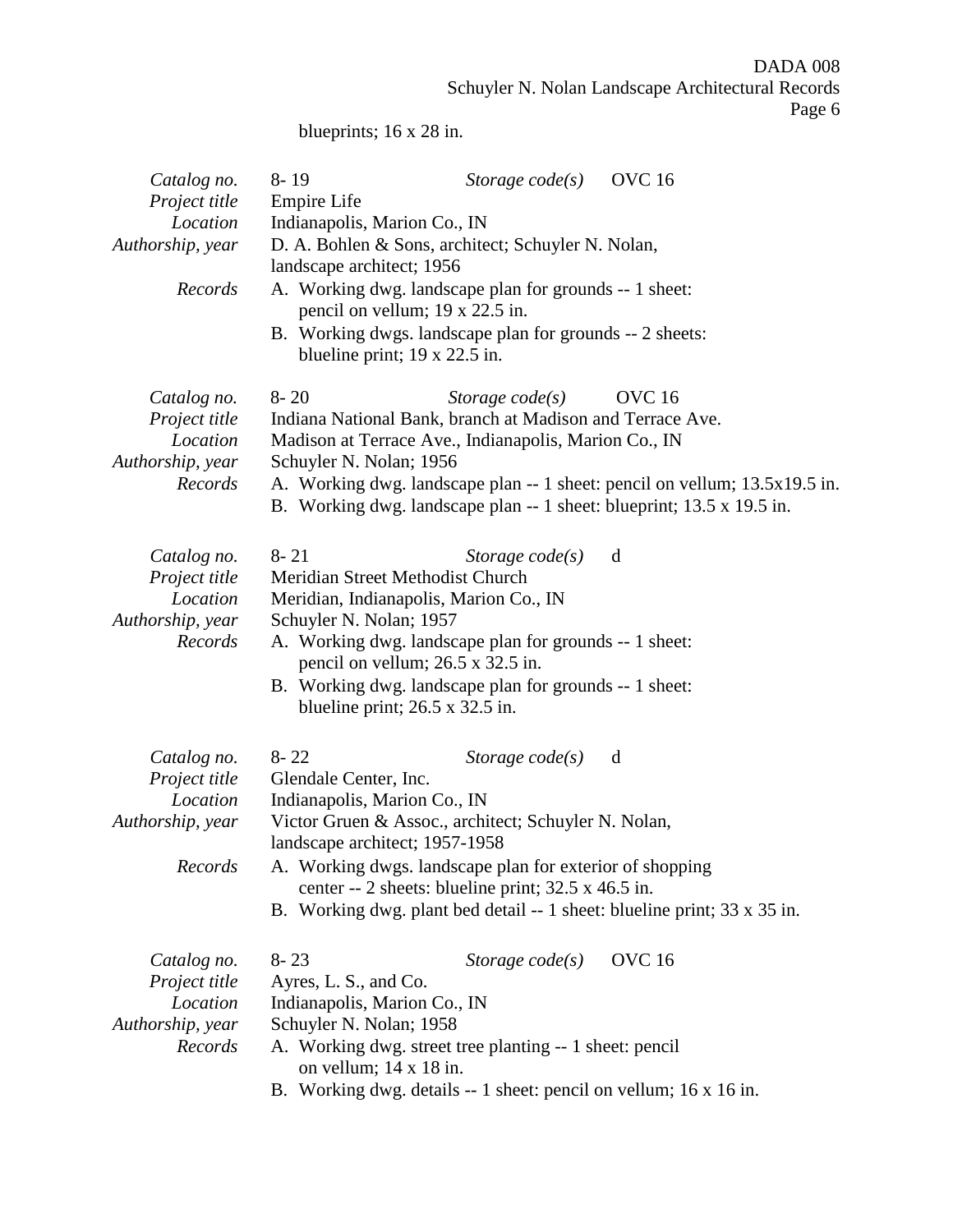DADA 008 Schuyler N. Nolan Landscape Architectural Records

Page 7

| C. Working dwg. Details. |  |
|--------------------------|--|
|--------------------------|--|

| Catalog no.<br>Project title<br>Location<br>Authorship, year<br>Records | $8 - 24$<br>Storage $code(s)$<br>d<br>Market Square shopping center<br>Lafayette, Tippecanoe Co., IN<br>Schuyler N. Nolan; 1958<br>$\gg$ Working dwg. street tree planting -- 1 sheet: blueline print; 31 x 36 in.                                                                                                                                                                                                                                                                                                |
|-------------------------------------------------------------------------|-------------------------------------------------------------------------------------------------------------------------------------------------------------------------------------------------------------------------------------------------------------------------------------------------------------------------------------------------------------------------------------------------------------------------------------------------------------------------------------------------------------------|
| Catalog no.<br>Project title<br>Location<br>Authorship, year<br>Records | $8 - 25$<br>d, OVC<br>Storage $code(s)$<br>Ruddell, W. T., house<br>Indianapolis, Marion Co., IN<br>Schuyler N. Nolan; 1958<br>A. Working dwg. landscape plan -- 1 sheet: pencil on vellum; 24 x 33.5 in<br>B. Working dwg. plan of terrace garden -- 1 sheet: pencil<br>on vellum; 17 x 18 in. location: OVC 16                                                                                                                                                                                                  |
| Catalog no.<br>Project title<br>Location<br>Authorship, year<br>Records | <b>OVC</b> 16<br>$8 - 26$<br>Storage $code(s)$<br>Longden, J. B., house<br>Indianapolis, Marion Co., IN<br>Schuyler N. Nolan; 1959<br>$\gg$ Working dwg. landscape plan -- 1 sheet: pencil on vellum; 18 x 24 in.                                                                                                                                                                                                                                                                                                 |
| Catalog no.<br>Project title<br>Location<br>Authorship, year<br>Records | $8 - 27$<br>d, OVC<br>Storage $code(s)$<br><b>Washington Park Cemetery (east)</b><br>Indianapolis, Marion Co., IN<br>C. Wilbur Foster & Assoc., architect and engineer; Schuyler<br>N. Nolan, landscape architect; 1960-1961<br>A. Working dwg. lanscape treatment -- 1 sheet: pencil on<br>vellum; 17 1/4 x 17 1/4 in. location: OVC 16<br>B. Working dwg. electrical layout and drainage -- 1<br>sheet: blueline print; 24 x 36 in.<br>C. Working dwg. landscape plan -- 1 sheet: pencil on vellum; 22 x 35 in. |
| Catalog no.<br>Project title<br>Location<br>Authorship, year<br>Records | Storage code(s) OVC 16<br>$8 - 28$<br>Grain Dealers Mutual Insurance Co.<br>Indianapolis, Marion Co., IN<br>Schuyler N. Nolan; 1960<br>>> Working dwg. landscape plan for office grounds -- 1<br>sheet: blueline print; 16 x 18 in.                                                                                                                                                                                                                                                                               |
| Catalog no.<br>Project title<br>Location<br>Authorship, year            | <b>OVC</b> 16<br>$8 - 29$<br>Storage $code(s)$<br><b>Washington Park Cemetery (north)</b><br>Indianapolis, Marion Co., IN<br>Schuyler N. Nolan; 1961; revised 1964                                                                                                                                                                                                                                                                                                                                                |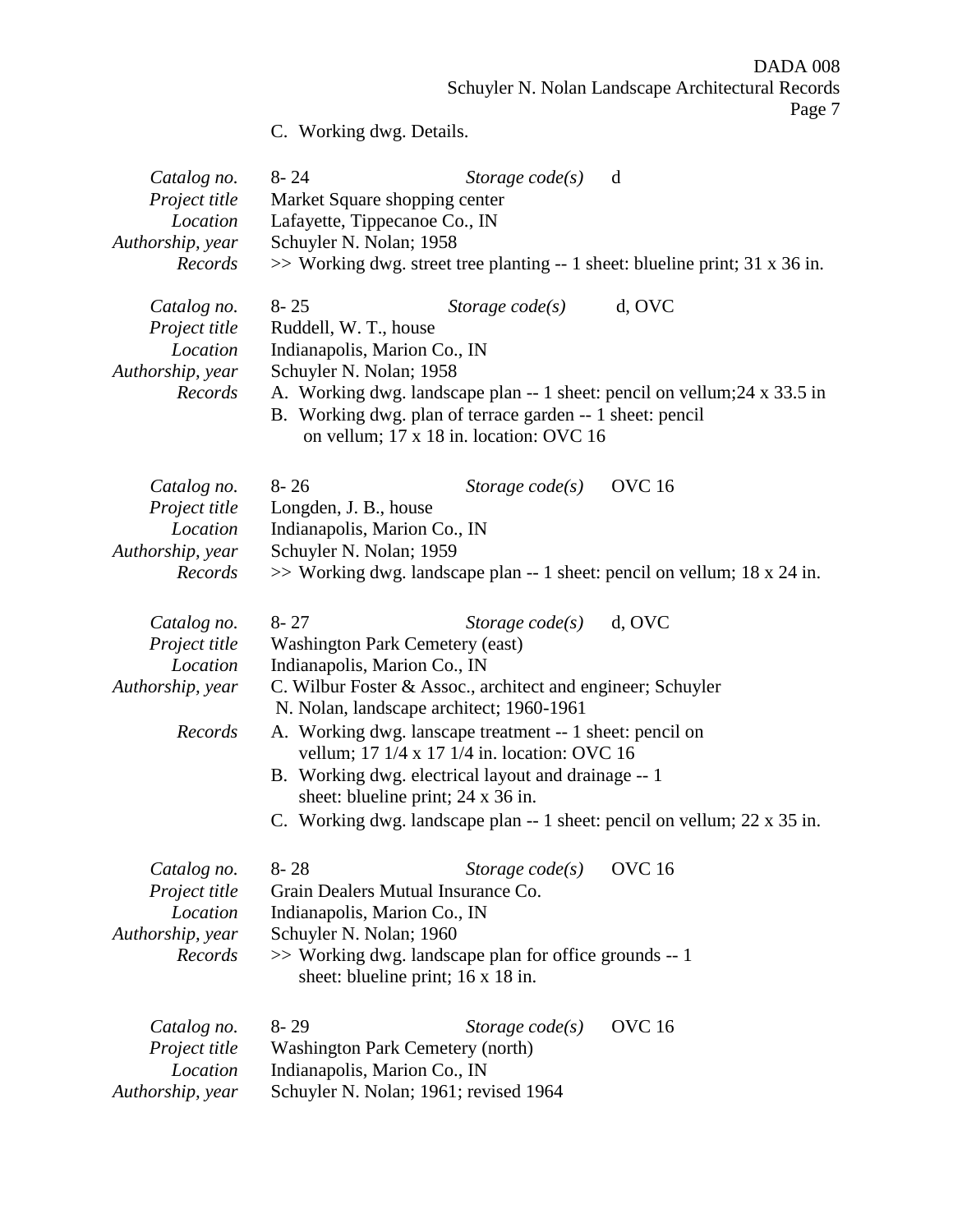DADA 008 Schuyler N. Nolan Landscape Architectural Records

*Records* A. Working dwg. landscape plan -- 1 sheet: pencil on vellum;19.5x26.5 in. B. Working dwgs. landscape plan --2 sheets: blackline print; 19.5x26.5 in.

| Catalog no.<br>Project title<br>Location<br>Authorship, year<br>Records                 | $8 - 30$<br>Bradley, C. Harvey, house<br>Indianapolis, Marion Co., IN<br>Schuyler N. Nolan; 1962             | Storage code(s)<br>A. Working dwg. landscape plan for small housing<br>development -- 1 sheet: pencil on vellum; 28 x 29 in.<br>B. Working dwgs. landscape plan for small housing<br>development -- 2 sheets: blueline print; 28 x 29 in.                                                                                                                       | d                                                                                                |
|-----------------------------------------------------------------------------------------|--------------------------------------------------------------------------------------------------------------|-----------------------------------------------------------------------------------------------------------------------------------------------------------------------------------------------------------------------------------------------------------------------------------------------------------------------------------------------------------------|--------------------------------------------------------------------------------------------------|
| Catalog no.<br>Project title<br>Location<br>Authorship, year<br>Records<br><b>Notes</b> | $8 - 31$<br>Gross, Mr. & Mrs. Victor, house<br>Schuyler N. Nolan; 1962                                       | Storage $code(s)$<br>5500 block of Hedgerow Dr., Indianapolis, Marion Co., IN<br>>> General landscape plan. -- 1 sheet: pencil on vellum; 16x 17 in.<br>The property is located in the Brendonshire neighborhood.                                                                                                                                               | <b>OVC</b> 16                                                                                    |
| Catalog no.<br>Project title<br>Location<br>Authorship, year<br>Records                 | $8 - 32$<br>Northminster Presbyterian Church<br>Indianapolis, Marion Co., IN<br>Schuyler N. Nolan; 1962-1967 | Storage $code(s)$<br>A. Working dwg. details -- 1 sheet: pencil on vellum; 8 x 16 in.<br>B. Working dwg. details -- 1 sheet: blueline print; 8 x 16 in.<br>C. Working dwg. landscape plan for church grounds -- 1<br>sheet: pencil on vellum; 23 x 26 in. OVC<br>D. Working dwgs. landscape plan for church grounds -- 3<br>sheets: blueline print; 23 x 26 in. | OMB, OVC 16                                                                                      |
| Catalog no.<br>Project title<br>Location<br>Authorship, year<br>Records                 | $8 - 33$<br>O'Neal, Perry E., house<br>Indianapolis, Marion Co., IN<br>Schuyler N. Nolan; 1962               | Storage $code(s)$                                                                                                                                                                                                                                                                                                                                               | <b>OVC</b> 16<br>$\gg$ Working dwg. landscape plan -- 1 sheet: blueline print; 15 x 17 in.       |
| Catalog no.<br>Project title<br>Location<br>Authorship, year<br>Records<br><b>Notes</b> | $8 - 34$<br><b>Avalon Hills</b><br>Indianapolis, Marion Co., IN<br>Schuyler N. Nolan; 1962-1963              | Storage $code(s)$<br>or smaller + black line print of onesheet (Creekside Dr. entrance).<br>Includes entrances on Avalon Rd., Johnson Rd., and<br>Creekside Drive. -- F. C. Tucker Co., developer                                                                                                                                                               | <b>OVC</b> 16<br>$\gg$ Landscape design of entrances. -- 3 sheets: pencil on vellum; 19 x 36 in. |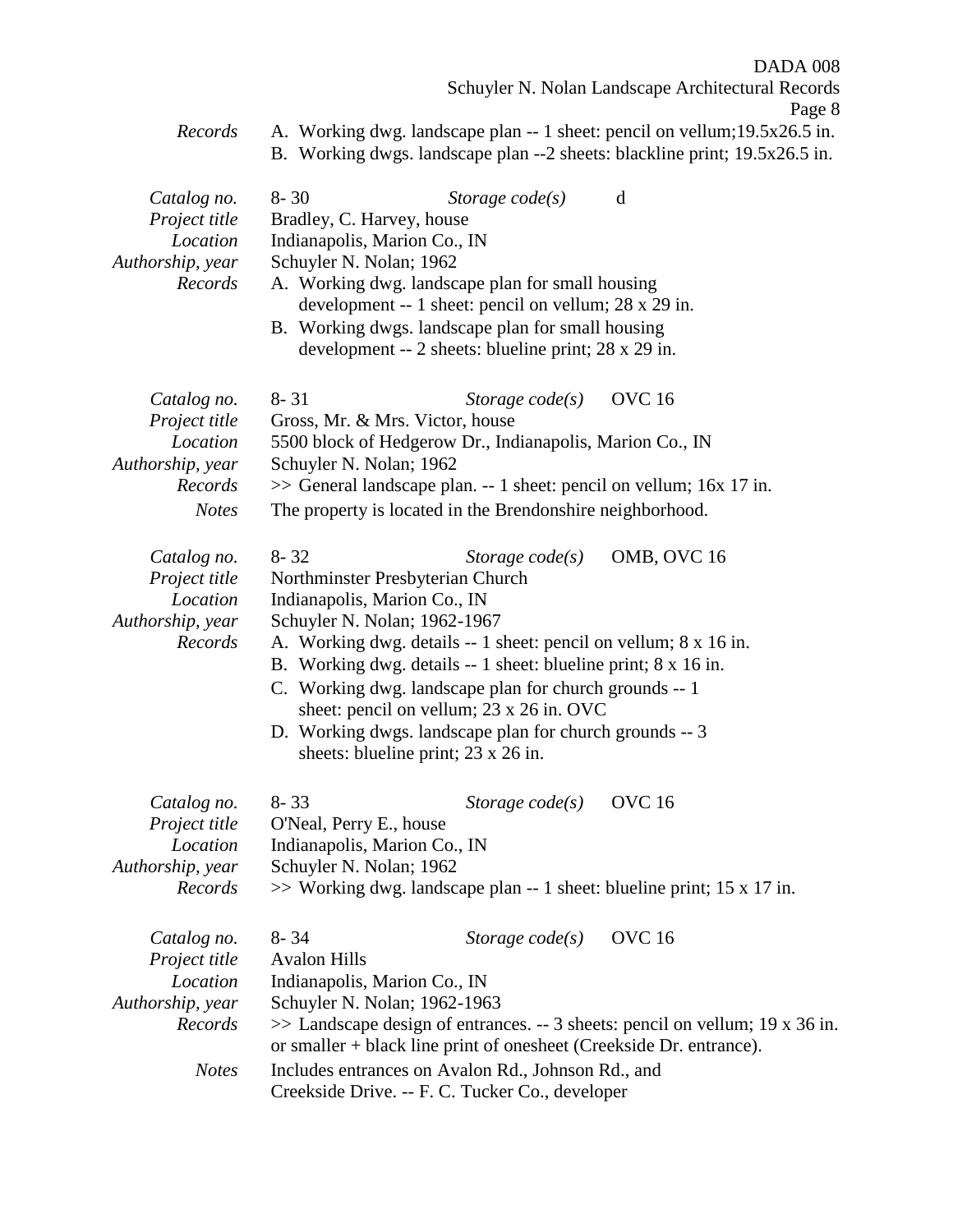| Catalog no.<br>Project title<br>Location<br>Authorship, year<br>Records | $8 - 35$<br>Scotfield, John B., house<br>Indianapolis, Marion Co., IN<br>Schuyler N. Nolan; 1963<br>A. Working dwg. landscape plan for terrace garden -- 1<br>sheet: pencil on vellum; $13.5$ in x $17.5$ in.<br>B. Working dwg. landscape plan for terrace garden -- 1<br>sheet: blackline print; 13.5 x 17.5 in.                                                                                      | Storage $code(s)$ | <b>OVC</b> 16                                                                                                                                                       |
|-------------------------------------------------------------------------|---------------------------------------------------------------------------------------------------------------------------------------------------------------------------------------------------------------------------------------------------------------------------------------------------------------------------------------------------------------------------------------------------------|-------------------|---------------------------------------------------------------------------------------------------------------------------------------------------------------------|
| Catalog no.<br>Project title<br>Location<br>Authorship, year<br>Records | $8 - 35.5$<br>Pearson, William A., house<br>Indianapolis, Marion Co., IN<br>Schuyler N. Nolan; 1963<br>>> Working dwg. plan of west lawn -- 1 sheet                                                                                                                                                                                                                                                     | Storage $code(s)$ | <b>OMB</b>                                                                                                                                                          |
| Catalog no.<br>Project title<br>Location<br>Authorship, year<br>Records | $8 - 36$<br><b>Washington Township Board of Education</b><br>Indianapolis, Marion Co., IN<br>Schuyler N. Nolan; 1963<br>A. Working dwg. landscape plan for high school area -- 1<br>sheet: pencil on vellum; 33 x 46 in.<br>B. Working dwg. landscape plan for high school area -- 1<br>sheet: blueprint; 33 x 46 in. OVC 16<br>D. Working dwg. details $#1$ and $#2 - 1$ sheet: blueprint; 16 x 35 in. | Storage code(s)   | $d, OVC$ 16<br>C. Working dwg. details $#1$ and $#2 - 1$ sheet: pencil on vellum; 16x35 in.                                                                         |
| Catalog no.<br>Project title<br>Location<br>Authorship, year<br>Records | $8 - 37$<br>Chambers, Alma, house<br>Shelbyville, Shelby Co., IN<br>Schuyler N. Nolan; 1963                                                                                                                                                                                                                                                                                                             | Storage $code(s)$ | <b>OVC</b> 16<br>A. Working dwg. landscape plan -- 1 sheet: pencil on vellum; 15 x 21 in.<br>B. Working dwg. landscape plan -- 1 sheet: blueline print; 15 x 21 in. |
| Catalog no.<br>Project title<br>Location<br>Authorship, year<br>Records | $8 - 38$<br>Griffith, William C. Jr., house<br>Indianapolis, Marion Co., IN<br>Schuyler N. Nolan; 1964-1965<br>A. Working dwg. landscape plan -- 1 sheet: pencil on<br>vellum; 19.5 x 25.5 in. location: OVC<br>B. Working dwg. details for terrace garden -- 1 sheet:<br>pencil on vellum; 19.5 x 35.5 in. location: OVC<br>D. Working dwg. $-1$ sheet: pencil on vellum; 17.5 x 18 in.                | Storage $code(s)$ | d, OVC 16<br>C. Working dwgs. details for terrace garden -- 3 sheets: 19.5 x 35.5 in.                                                                               |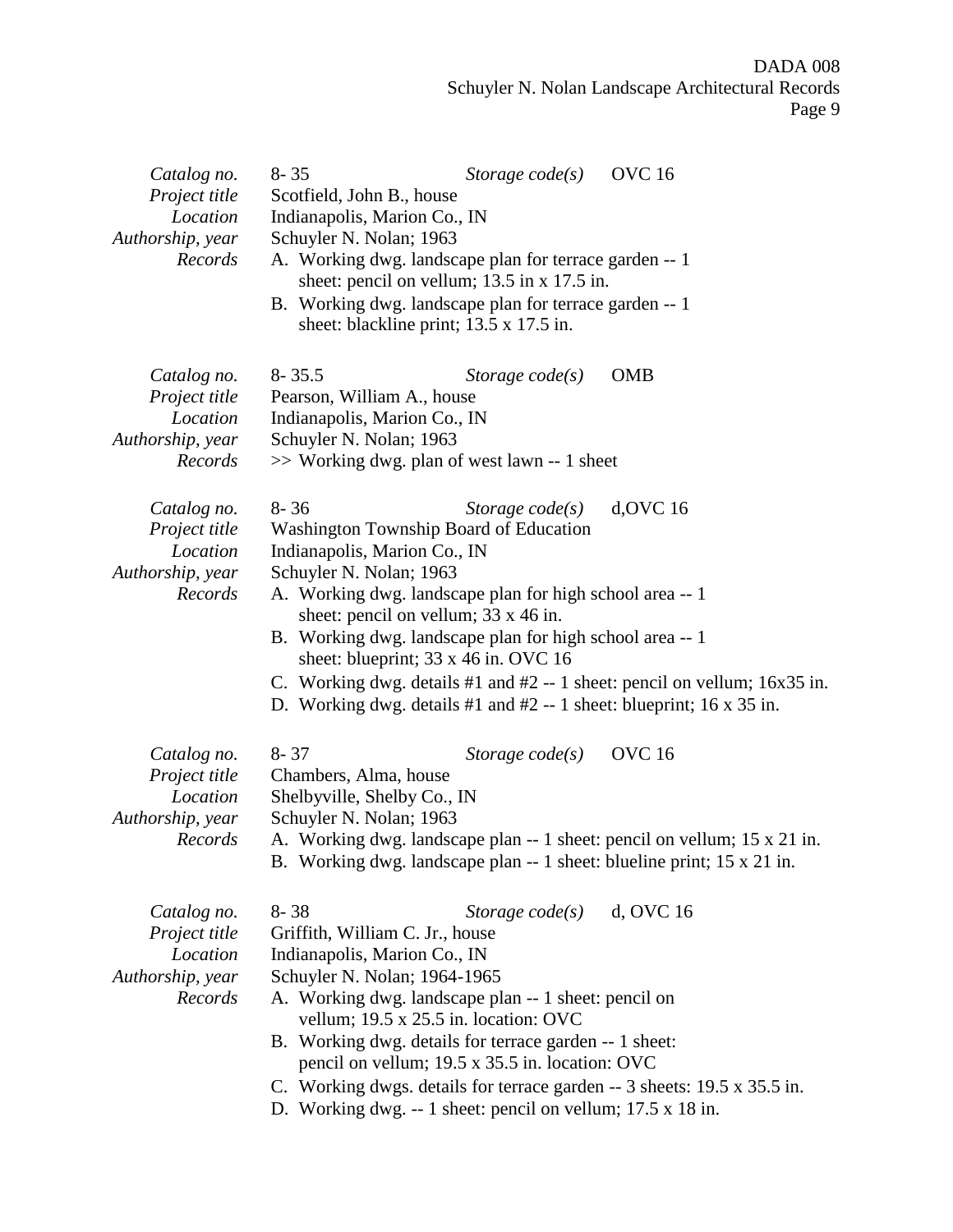## DADA 008 Schuyler N. Nolan Landscape Architectural Records Page 10

| Catalog no.<br>Project title<br>Location<br>Authorship, year<br>Records                 | $8 - 39$<br><b>OVC</b> 16<br>Storage $code(s)$<br>Leete, Fred D. Jr., house<br>Indianapolis, Marion Co., IN<br>Schuyler N. Nolan; 1964<br>$\gg$ Working dwg. landscape plan -- 1 sheet: pencil on vellum; 14 x 26 in.                                                                                      |
|-----------------------------------------------------------------------------------------|------------------------------------------------------------------------------------------------------------------------------------------------------------------------------------------------------------------------------------------------------------------------------------------------------------|
| Catalog no.<br>Project title<br>Location<br>Authorship, year<br>Records                 | $8 - 40$<br><b>OMB</b><br>Storage $code(s)$<br>Beckenholdt, Martha, house<br>Greenfield, [Hancock Co.], IN<br>Schuyler N. Nolan; 1964; revised 1965<br>A. Working dwgs. landscape plan -- 2 sheets: blackline print; 16 x 21 in.<br>B. Working dwg. revised plan -- 1 sheet: pencil on vellum; 20 x 20 in. |
| Catalog no.<br>Project title<br>Location<br>Authorship, year<br>Records<br><b>Notes</b> | <b>OVC</b> 16<br>$8 - 42$<br>Storage $code(s)$<br>McDermond, Robert C., house<br>Indianapolis, Marion Co., IN<br>Schuyler N. Nolan; 1965-1966<br>A. Working dwgs. --11 sheets: pencil on vellum<br>B. Working dwgs. fountain design -- 22 sheets: blueline<br>print.<br>McNeely Stone Co., fabricator      |
| Catalog no.<br>Project title<br>Location<br>Authorship, year<br>Records                 | <b>OVC</b> 16<br>$8 - 43$<br>Storage $code(s)$<br>Brown, Volney M., house<br>Indianapolis, Marion Co., IN<br>Schuyler N. Nolan; 1965<br>$\gg$ Working dwg. landscape plan -- 1 sheet: pencil on vellum; 18 x 25 in.                                                                                        |
| Catalog no.<br>Project title<br>Location<br>Authorship, year<br>Records                 | <b>OVC</b> 16<br>$8 - 44$<br>Storage $code(s)$<br>McDermond, Maurice L., house: general landscape plan<br>432 Pine Dr., Indianapolis, Marion Co., IN<br>Schuyler N. Nolan; 1965<br>>> General landscape plan. -- 1 sheet: pencil, col. pencil<br>on vellum; $24 \times 21$ in. -- Color pencil on verso.   |
| Catalog no.<br>Project title<br>Location<br>Authorship, year<br>Records                 | <b>OVC</b> 16<br>$8 - 45$<br>Storage $code(s)$<br>Civic Theatre<br>Indianapolis, Marion Co., IN<br>Schuyler N. Nolan; 1965<br>$\gg$ Working dwgs. landscape treatment -- 2 sheets: blueline print; 10x16 in.                                                                                               |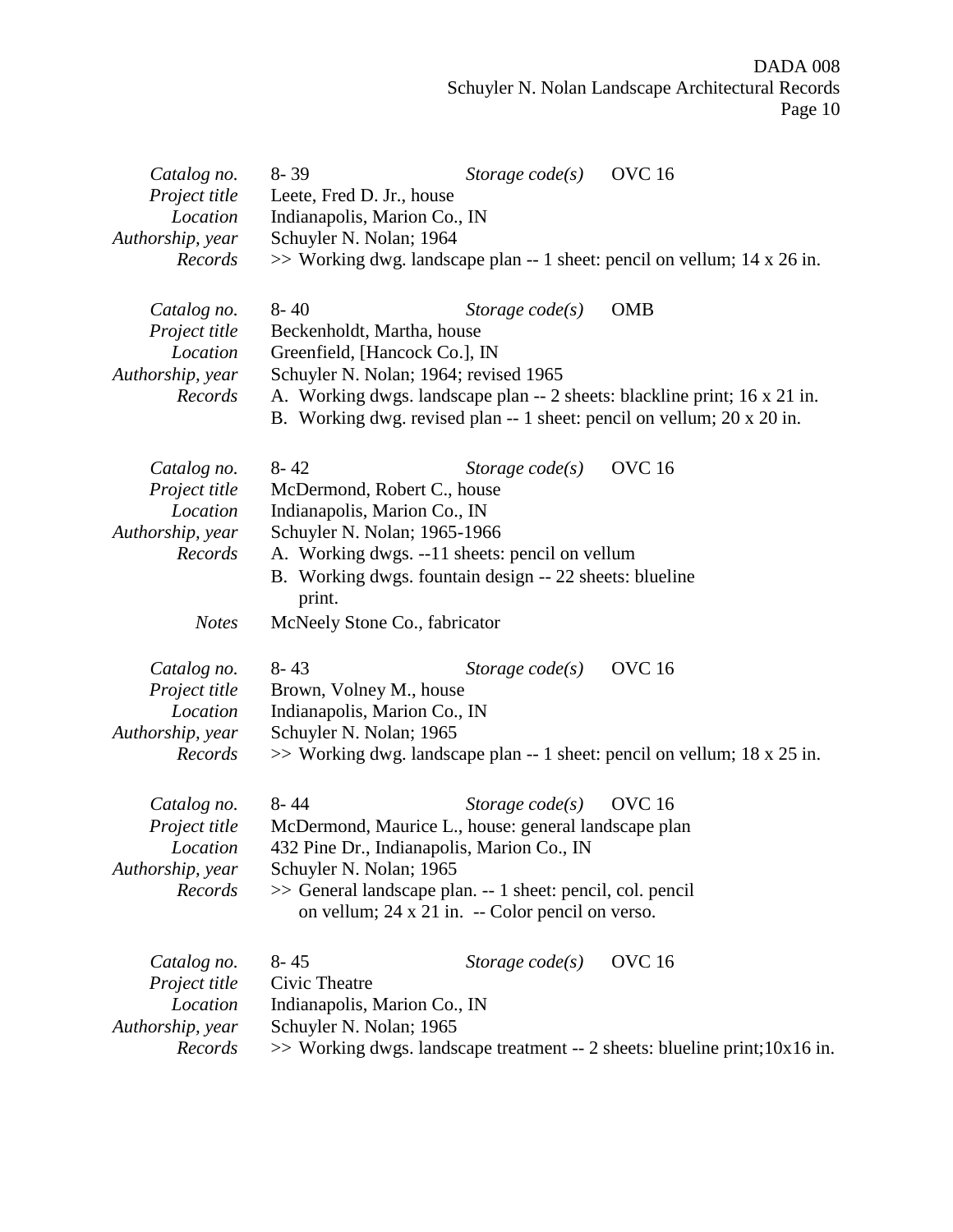| Catalog no.<br>Project title<br>Location<br>Authorship, year<br>Records | $8 - 46$<br>Indianapolis, Marion Co., IN<br>Schuyler N. Nolan; 1966                                                  | Storage $code(s)$<br>Children's Museum, log cabin area: landscape plan<br>$\gg$ 1 sheet: pencil, col. pencil on vellum; 9 x 14 in.                                            | <b>OVC</b> 16                                                                                                                                                       |
|-------------------------------------------------------------------------|----------------------------------------------------------------------------------------------------------------------|-------------------------------------------------------------------------------------------------------------------------------------------------------------------------------|---------------------------------------------------------------------------------------------------------------------------------------------------------------------|
| Catalog no.<br>Project title<br>Location<br>Authorship, year<br>Records | $8 - 47$<br>Flesch, E. E., house<br>N. Grey Rd., Indianapolis, Marion Co., IN<br>L. E. Byfield, architect; 1968      | Storage $code(s)$<br>>> Working dwgs. -- 4 sheets: blueline print; 24 x 36 in.                                                                                                | d                                                                                                                                                                   |
| Catalog no.<br>Project title<br>Location<br>Authorship, year            | $8 - 48$<br>Canfield, G. L., house: garden details<br>Indianapolis, Marion Co., IN<br>Schuyler N. Nolan; 1968-1969   | Storage $code(s)$                                                                                                                                                             | <b>OVC</b> 16                                                                                                                                                       |
| Records                                                                 |                                                                                                                      | $\gg$ Landscape plans. -- 4 sheets; 17 x 33 in. or smaller. --<br>2 copies. $-$ c.1: pencil on vellum. $-$ c.2: blue line<br>print. -- c. 2 lacks 1 sheet (fountain details). |                                                                                                                                                                     |
| <b>Notes</b>                                                            |                                                                                                                      | Includes planting plan for terrace garden, section profile<br>for walk and steps, details of fountain, and wrought iron gate.                                                 |                                                                                                                                                                     |
| Catalog no.<br>Project title<br>Location<br>Authorship, year<br>Records | $8 - 49$<br>Burns, Edward R., house<br>Indianapolis, Marion Co., IN<br>Schuyler N. Nolan; 1969                       | Storage $code(s)$                                                                                                                                                             | <b>OVC</b> 16<br>$\gg$ Working dwg. landscape plan -- 1 sheet: pencil on vellum; 17 x 17 in.                                                                        |
| Catalog no.<br>Project title<br>Location<br>Authorship, year<br>Records | $8 - 50$<br>Adams, Reily G., house<br>Indianapolis, Marion Co., IN<br>Schuyler N. Nolan; 1970                        | Storage $code(s)$                                                                                                                                                             | <b>OVC</b> 16<br>A. Working dwg. landscape plan -- 1 sheet: pencil on vellum; 18 x 24 in.<br>B. Working dwg. landscape plan -- 1 sheet: blueline print; 18 x 24 in. |
| Catalog no.<br>Project title<br>Location<br>Authorship, year<br>Records | $8 - 51$<br><b>Washington Township Board of Education</b><br>Indianapolis, Marion Co., IN<br>Schuyler N. Nolan; 1970 | Storage $code(s)$<br>A. Working dwg. landscape plan for grounds of Crooked<br>B. Working dwgs. landscape plan for grounds of Crooked                                          | d<br>Creek Elementary School -- 1 sheet: pencil on vellum; 20 x 35.5 in.<br>Creek Elementary School -- 1 sheet: blueline print; 20 x 35.5 in.                       |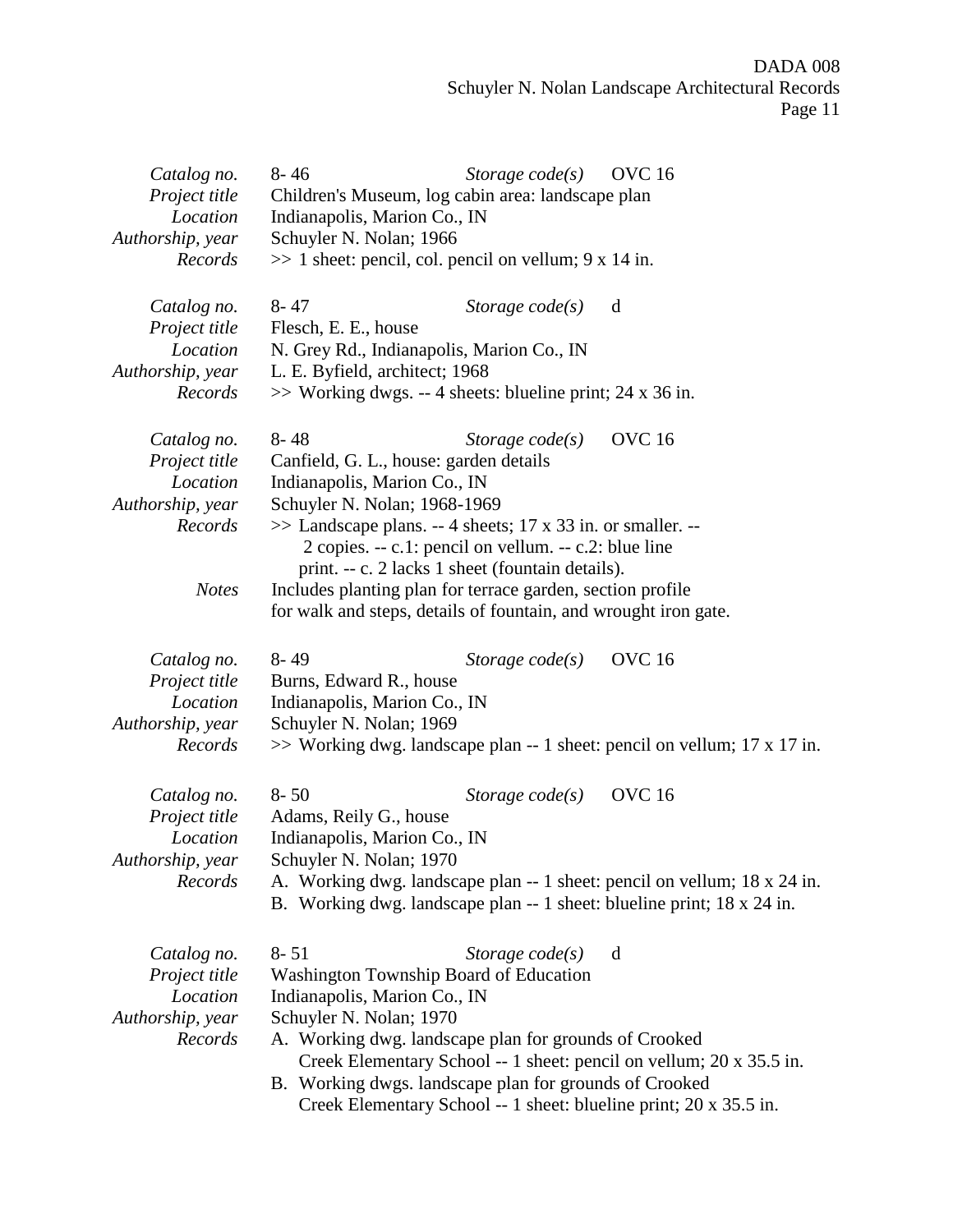| Catalog no.<br>Project title<br>Location<br>Authorship, year            | $8 - 52$<br>St. John's United Church of Christ<br>Indianapolis, Marion Co., IN<br>Nolan, landscape architect; 1972-1973 | Storage $code(s)$<br>Meranda, Campbell, Meranda & Assoc., architect; Schuyler N.                                                                                                                   | d             |
|-------------------------------------------------------------------------|-------------------------------------------------------------------------------------------------------------------------|----------------------------------------------------------------------------------------------------------------------------------------------------------------------------------------------------|---------------|
| Records                                                                 | A. Working dwgs. planting plan                                                                                          | B. Working dwgs. landscape plan for church courtyard -- 5<br>sheets: blueline print; $16 \times 26$ in., $23 \times 36$ in.<br>C. Working dwg. landscape plan for church grounds                   |               |
| Catalog no.<br>Project title<br>Location<br>Authorship, year            | $8 - 53$<br>Boone Village shopping center<br>Zionsville, Boone Co., IN<br>Schuyler N. Nolan; 1972                       | Storage $code(s)$                                                                                                                                                                                  | <b>OVC</b> 16 |
| Records                                                                 |                                                                                                                         | A. Working dwg. planting plan for shopping center -- 1<br>sheet: pencil on vellum; 19 x 20.5 in.<br>B. Working dwg. planting plan for shopping center -- 1<br>sheet: blueline print; 19 x 20.5 in. |               |
| Catalog no.<br>Project title<br>Location<br>Authorship, year            | 8-54<br>Werbe, Thomas, house<br>Indianapolis, Marion Co., IN<br>Schuyler N. Nolan; 1972                                 | Storage $code(s)$                                                                                                                                                                                  | <b>OVC</b> 16 |
| Records                                                                 |                                                                                                                         | A. Working dwg. landscape plan for terrace garden -- 1<br>sheet: pencil on vellum; 11 x 19 in.<br>B. Working dwg. landscape plan for terrace garden -- 1<br>sheet: blackline print; 11 x 19 in.    |               |
| Catalog no.<br>Project title<br>Location                                | $8 - 55$<br>Clinic<br>Indianapolis, Marion Co., IN                                                                      | Storage $code(s)$                                                                                                                                                                                  | <b>OVC</b> 16 |
| Authorship, year<br>Records                                             | Schuyler N. Nolan                                                                                                       | >> Working dwg. perspective of lanscape treatment. -- 1<br>sheet: pencil sketch; 8.5 x 11.5 in.                                                                                                    |               |
| <b>Notes</b>                                                            |                                                                                                                         | For doctors W. J. Millikan and L. J. Clark.                                                                                                                                                        |               |
| Catalog no.<br>Project title<br>Location<br>Authorship, year<br>Records | $8 - 56$<br>Stout, J. V., house: gate<br>Schuyler N. Nolan<br>on vellum; $14 \times 17$ in.                             | Storage $code(s)$<br>Hussey Lane, Indianapolis, Marion Co., IN<br>>> Working dwg. detail of wooden gate -- 1 sheet: pencil                                                                         | <b>OVC</b> 16 |
| <b>Notes</b>                                                            | Ed James, architect.                                                                                                    |                                                                                                                                                                                                    |               |